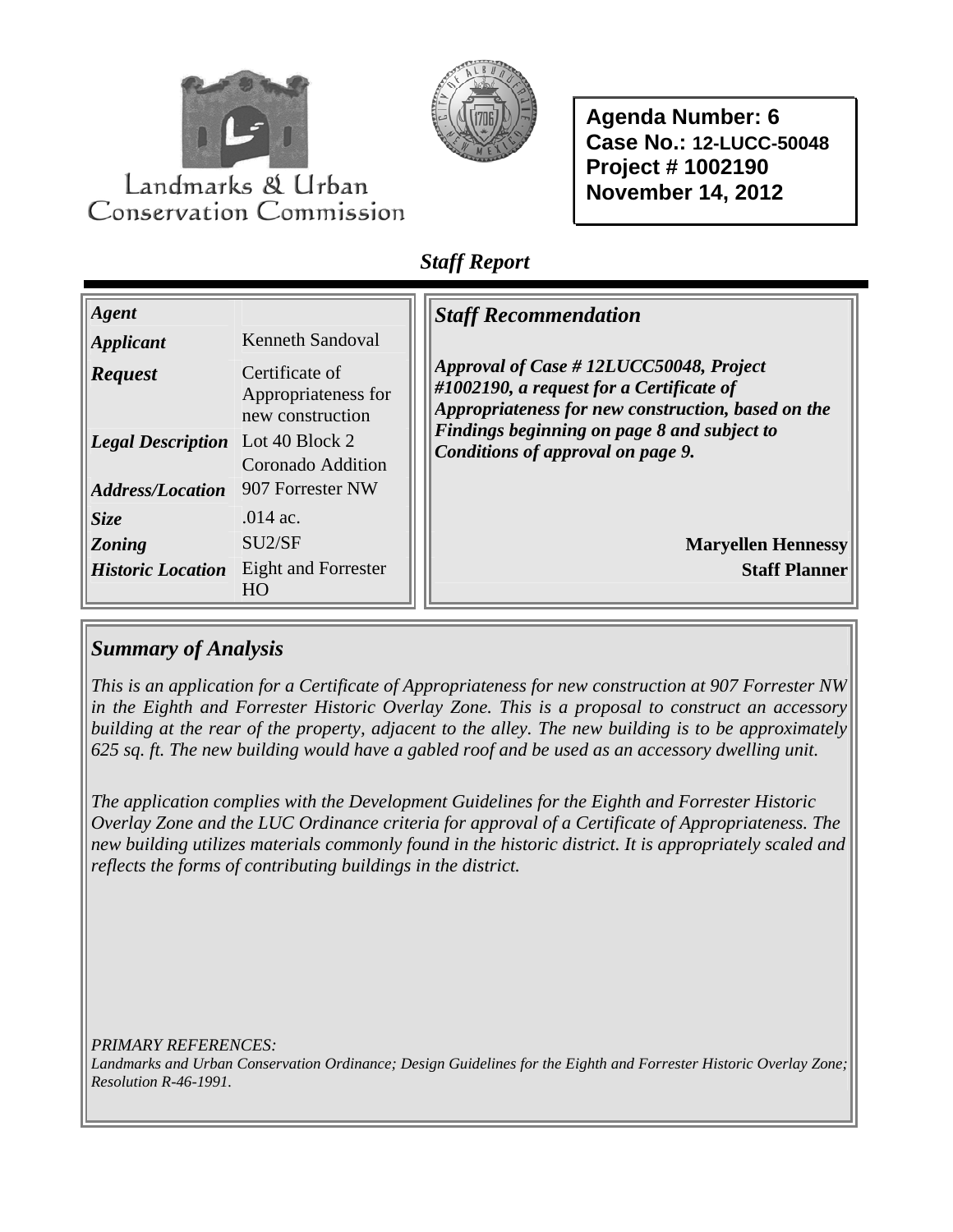### *Development Review Division Report:*

#### *SUMMARY OF REQUEST*

| <b>Requests</b>          | Certificate of Appropriateness for new construction |
|--------------------------|-----------------------------------------------------|
| <b>Historic Location</b> | Eighth and Forrester Historic Overlay Zone          |

#### *I. AREA HISTORY AND CHARACTER*

#### *Surrounding architectural styles, historic character and recent (re)development*

|                           | #<br>of<br><b>Stories</b> | Roof Configuration, Architectural Style and<br><b>Approximate Age of Construction</b> | <b>Historic</b><br><b>Classification</b><br>& Land Use   |
|---------------------------|---------------------------|---------------------------------------------------------------------------------------|----------------------------------------------------------|
| <b>General Area</b>       | $1 - 2$                   | Hipped, gabled and flat, Simplified Queen Anne,<br>Bungalow, Southwest Vernacular     | Contributing<br>and Non-<br>contributing,<br>residential |
| Site to the North         |                           | Hipped with front facing gable, Hipped Box by<br>1907                                 | Contributing,<br>residential                             |
| <b>Sites to the South</b> |                           | Hipped, Hipped Box, ca. 1907                                                          | Contributing,<br>residential                             |
| <b>Sites to the East</b>  |                           | Gabled, southwestern, 1925                                                            | Non-<br>contributing<br>residential                      |
| Site to the West          |                           | Gabled, Bungalow, ca. 1920                                                            | Unclassified.<br>residential                             |

#### *II. INTRODUCTION*

#### *Proposal*

This is a proposal to construct an accessory building at the rear of the property, adjacent to the alley. The new building is to be approximately 625 sq. ft. The new building would have a gabled roof and be used as an accessory dwelling unit. The applicant proposes to use either stucco or horizontal siding on the exterior.

The Contributing building on the site is a one and one-half story house in the Queen Anne Cottage style built 1907-1908. The HBI notes that the house may be older. It is a brick house with hipped and gable roof elements. Segmented arches detail the windows.

#### *Context*

The Eighth and Forrester Historic District is described in the State and National Register nomination as "a fine and little-altered neighborhood of simple lower-middle class housing, predominately from the first decade of the twentieth century." The nomination also states: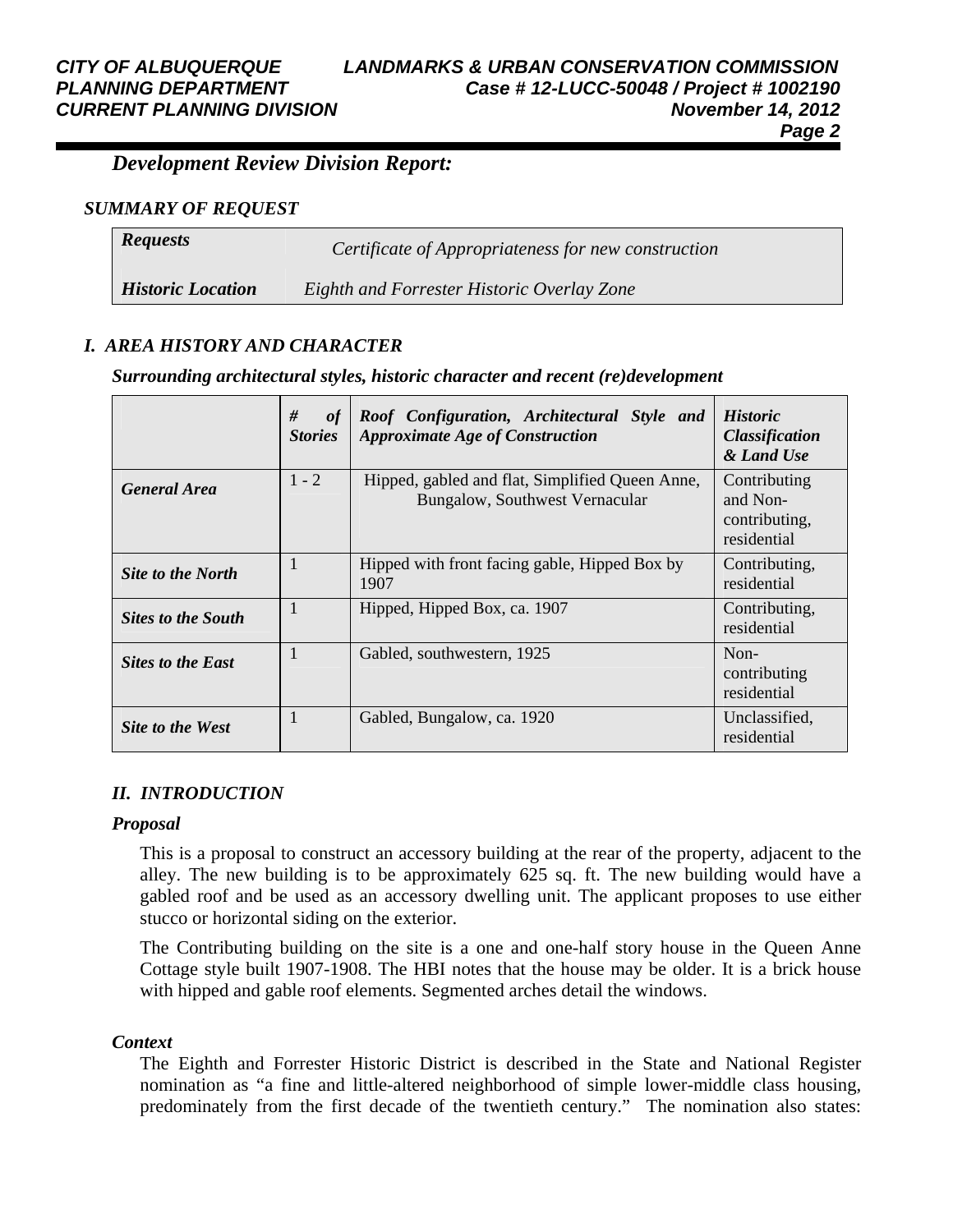#### *CITY OF ALBUQUERQUE LANDMARKS & URBAN CONSERVATION COMMISSION PLANNING DEPARTMENT Case # 12-LUCC-50048 / Project # 1002190 CURRENT PLANNING DIVISION November 14, 2012 Page 3*

"Developed and largely built up in the first decade of the twentieth century, the Eighth Street/Forrester Historic District is an excellent example of a working-class neighborhood, unscarred by substantial modern alteration or intrusion. The district is most important for its architecture, for its small, simple and attractive houses, scaled-down version of styles popular in the period between 1901 and 1925."

Simple cottages are the predominant form in this district. A few larger houses, described as late adaptations of the Queen Anne style, are larger primarily by comparison with the simple cottages. They would not be considered large in other historic neighborhoods, such as the Fourth Ward Historic District. There are a number of southwestern revival styles built between 1922 and 1929, and these houses resemble the earlier cottages in their modest size and ornamentation.

The nomination goes on to say in conclusion "…the real strength of the area lies in the small houses, simple in form and restrained in detail, which make up the almost unbroken context of these streets. Preserved by relative isolation imposed by the street pattern and by the lack of money for grandiose re-modeling throughout the years, these buildings keep the feeling and visual dimensions of a lower-middle class district in the early years of this (twentieth) century."

The Eighth and Forrester Historic District was accepted to the National Register of Historic Places in 1980 and the City Council mapped the Historic Overlay Zone in 1991.

#### *History*

There is no case history on this property. A one-story garage/accessory building was approved at 903 Forrester in August 2011.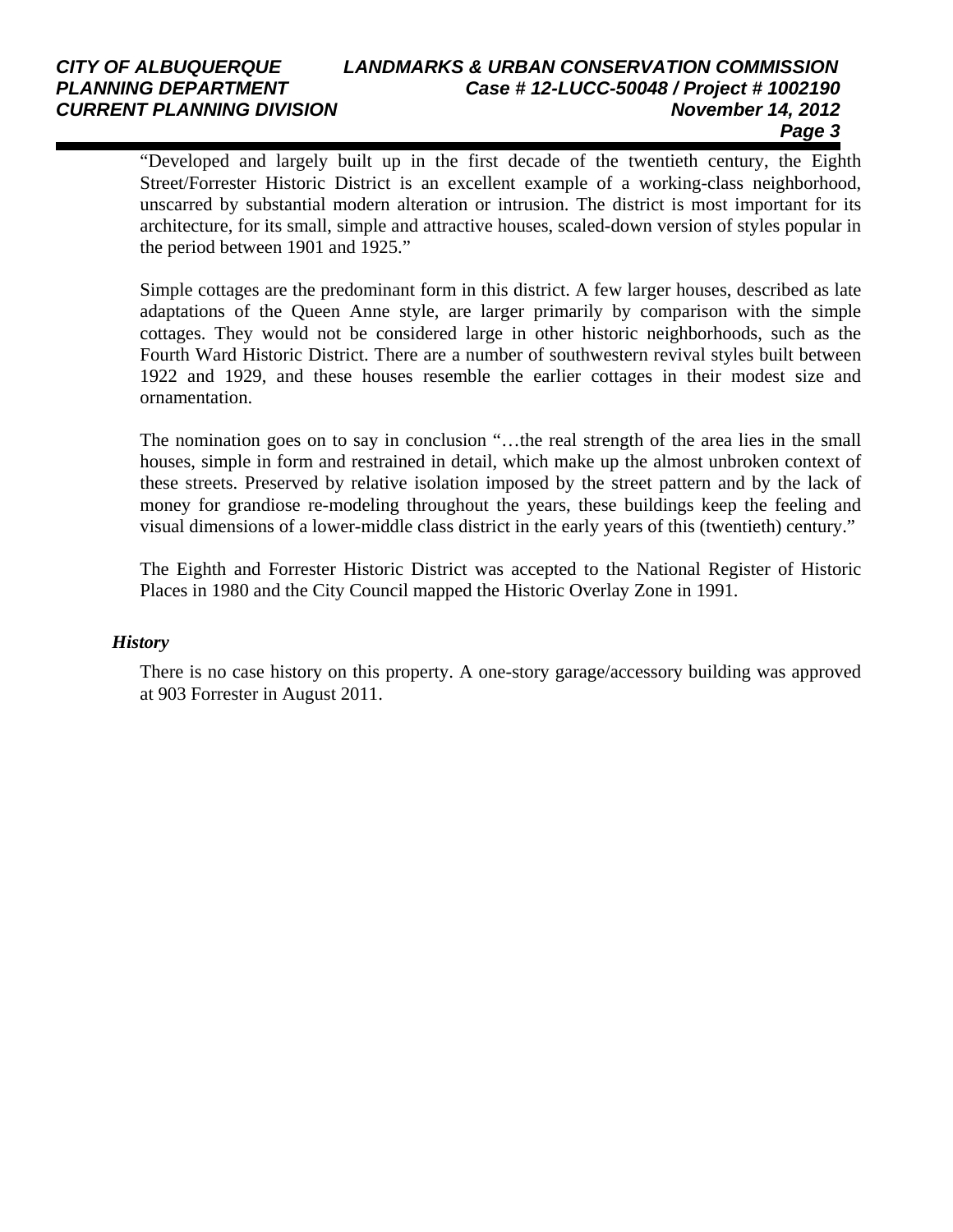#### *III. ANALYSIS*

#### *APPLICABLE PLANS, ORDINANCES, GUIDELINES & POLICIES*

Policies are written in regular text and staff analysis and comment in bold italic print.

#### *Comprehensive Zoning Code*

The subject property is zoned SU/SF under the Downtown Neighborhoods Area Sector Development Plan. The plan was revised in 2012. This zoning category corresponds to the R-1 Residential Zone with an exception that allows for one secondary dwelling unit of 650 square feet maximum per lot.

#### *The proposal to construct the 620 square foot accessory unit complies with the code regulations.*

The subject property is located within the Eighth and Forrester Historic Overlay Zone. The Comprehensive Zoning Code §14-16-2-28 establishes controls and procedures for Overlay Zones. §14-16-2-28 (D)(1) states that the area's distinctive characteristics and general preservation guidelines for the area shall be identified by the City Council in the resolution applying the Historic or Urban Conservation Overlay Zone to any given area. Specific development guidelines for each Overlay Zone area shall be adopted by the Landmarks and Urban Conservation Commission. Any construction, alteration or demolition which would affect the exterior appearance of any structure within said Overlay Zone shall not be undertaken until a Certificate of Appropriateness has been approved by the Landmarks and Urban Conservation Commission. The Code also provides that the adopted specific development guidelines may provide exemptions to the requirement or provide for City staff approval in lieu of Landmarks and Urban Conservation Commission approval. Procedures relating to the issuance of a Certificate of Appropriateness are prescribed in Chapter 14, Article 12, Landmarks and Urban Conservation.

#### *An analysis of the proposal's conformance with the adopted specific development guidelines is provided below.*

#### *Resolution –046-1991 Designating the Fourth Ward and Eighth and Forrester Historic Overlay Zones (1991)*

This resolution designated, mapped, and provided general guidelines for the establishment of the Fourth Ward and Eighth and Forrester Historic Overlay Zones. For this case, this resolution will be referred to only as it applies to the Eighth and Forrester Historic Overlay Zone and the subject property contained therein, excluding references to the Fourth Ward Historic Overlay Zone. Contained within this resolution are general guidelines, of which the specific Eighth and Forrester Historic Overlay Zone Design Guidelines are derived.

*Section 3.C of the designation ordinance states that new construction is controlled by the underlying zoning, with height, setback, density and other zoning regulations determining the maximum allowable building size. New construction should utilize materials generally found*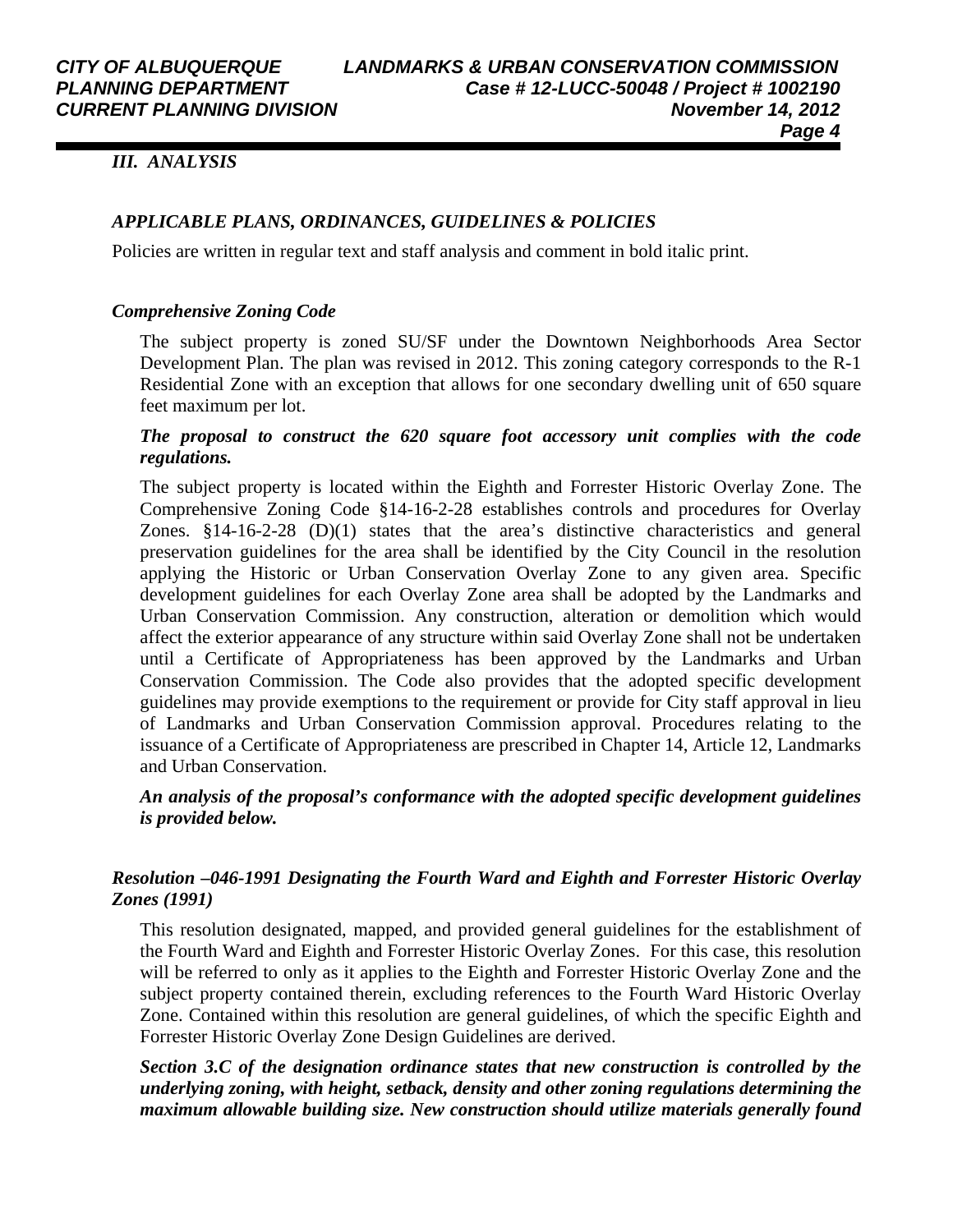*in the area and have parking at the rear of the structure. New construction should follow the general scale and massing of surrounding development.* 

*The proposed new accessory building complies with the underlying zoning regulations and utilizes materials found in the area. The applicant proposes to use asphalt shingles on the roof and either stucco or horizontal siding on the building exterior. The scale of the accessory building is appropriate for the surrounding development.* 

#### *Eighth and Forrester Historic Overlay Zone Design Guidelines*

The Landmarks and Urban Conservation Commission approved specific development guidelines in 1991 as delegated by *Resolution –046-1991.* These guidelines were revised in 1998 adding a section addressing security features.

*The development guidelines were adopted in 1991 and have not been revised significantly since that time. The guidelines do not address accessory buildings, as the majority of guidelines for other historic overlay zones do.* 

*However, the proposed accessory building is compatible with the historic district with regard to its location on the site, the exterior building materials, and roof shape and massing. The new building will not be substantially visible for Forrester St. and complies with the 2012 Downtown Neighborhoods Sector Development Plan.* 

#### *Landmarks and Urban Conservation Ordinance*

This site consists of a contributing property in the Fourth Ward Historic Overlay Zone and the project is subject to certain provisions of the Landmarks and Urban Conservation Ordinance (Article 12, R.O.A., 1994). The purpose of this ordinance is to:

*"Preserve, protect, enhance, perpetuate and promote the use of structures and areas of historical, cultural, architectural, engineering, archeological or geographic significance located in the city; to strengthen the city's economic base by stimulating the tourist industry; to enhance the identity of the city by protecting the city's heritage and prohibiting the unnecessary destruction or defacement of its cultural assets; and to conserve existing urban developments as viable economic and social entities."* 

Section 14-12-8 (A) of the LUC ordinance provides that:

 *"Within the boundaries of a historic zone, urban conservation overlay zone, or landmark site, the exterior appearance of any structure shall not be altered, new structures shall not be constructed, and existing structures shall not be demolished until a Certificate of Appropriateness has been duly approved."*

Section 14-12-8 (A) of the LUC ordinance provides criteria for approval of a Certificate of Appropriateness:

§14-12-8-B- (1) The change is consistent with the designation ordinance and specific development guidelines for the historic overlay zone.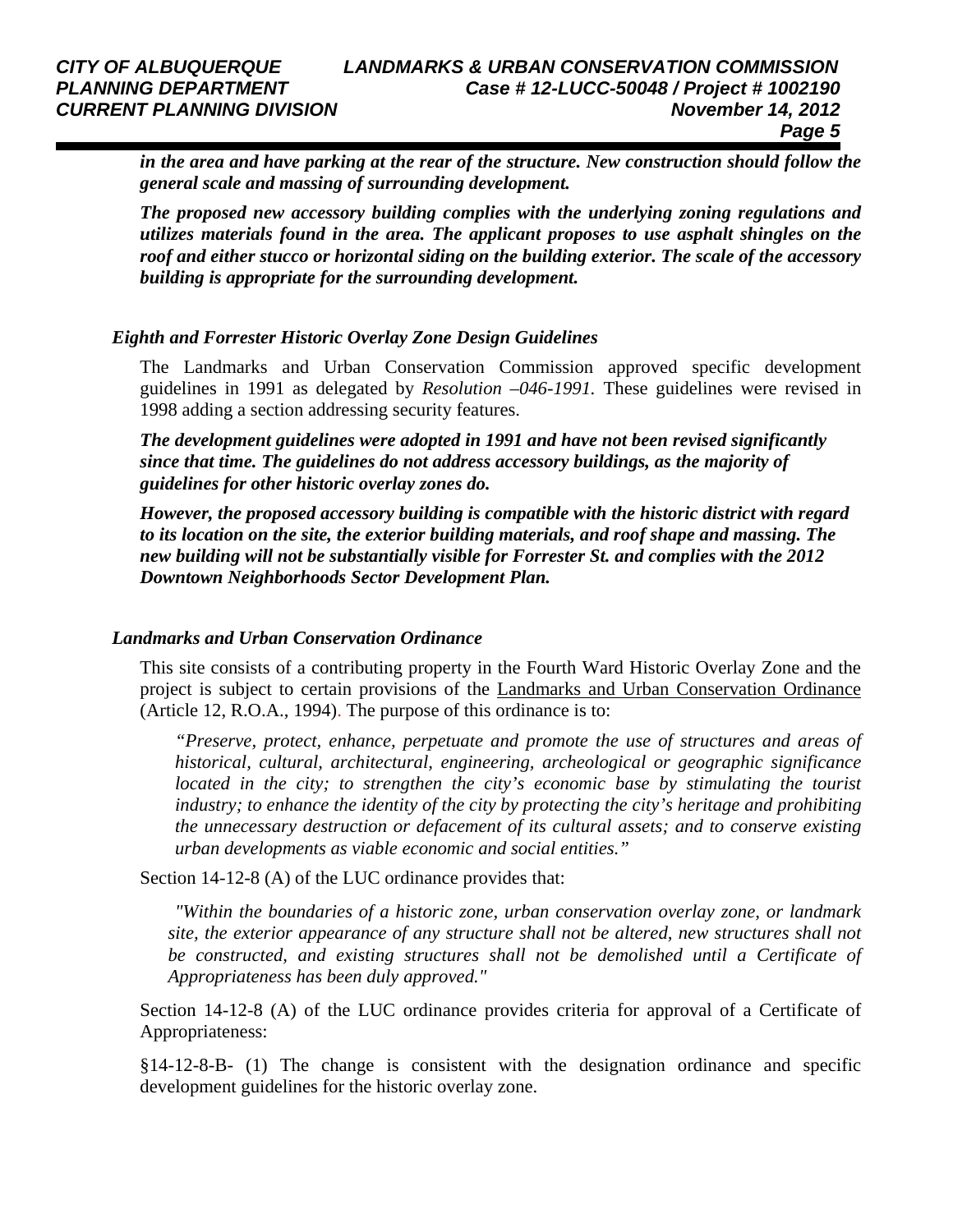*As discussed in the analysis above, the construction of a new accessory building complies with the designation ordinance and the development guidelines for the historic overlay zone.* 

§14-12-8 (B) (2) The architectural character, historical value, or archaeological value of the structure or site itself or of any historic zone in which it is located will not be significantly impaired or diminished.

*The Contributing building is not affected by this proposal. The proposed accessory building is located at the rear of the property, a common location for accessory buildings historically. It will not be visible from the street. The characteristic features of the streetscape such as the common front setbacks, the clearly defined planting strips and the long running blocks will not be affected by the proposal. The new building will not detract from the architectural character, historical value, or archaeological value of the structure or site or historic zone.* 

§14-12-8 (B) (3) The change qualified as a "certified rehabilitation: pursuant to the Tax Reform Act of 1976.

### *Not applicable.*

§14-12-8 (B) (4) The structure or site's distinguished original qualities or character will not be altered. Original shall mean at the time of initial construction or developed over the course of history of the structure.

#### *The Contributing building is not affected by this proposal. See above.*

§14-12-8 (B) (5) Deteriorated architectural features should be repaired rather than replaced, if possible. If replacement is necessary, the new material shall match the original as closely as possible in like material and design.

### *Not applicable.*

§14-12-8 (B) (6) Additions to existing structure and new construction may be of contemporary design if such design is compatible with the historic zone in which it is to be located.

### *Not applicable.*

§14-12-8 (B) (7) Demolition shall only be permitted if it is determined that the property is incapable of producing a reasonable economic return as presently controlled and that no means of preserving the structure has been found. In making a determination regarding reasonable economic return the Commission may consider the estimated market value of the building, land and any proposed replacement structures, financial details of the property including, but not limited to income and expense statements, current mortgage balances and appraisals, the length of time that the property has been on the market for sale or lease, potential return based on projected future market conditions, the building's structural condition, and other items determined to be relevant to the application.

### *Not applicable.*

### *IV. AGENCY AND NEIGHBORHOOD CONCERNS*

The Downtown Neighborhoods Association was notified of the request. The application was advertised legally in the newspaper and a sign was posted on the property. No comment has been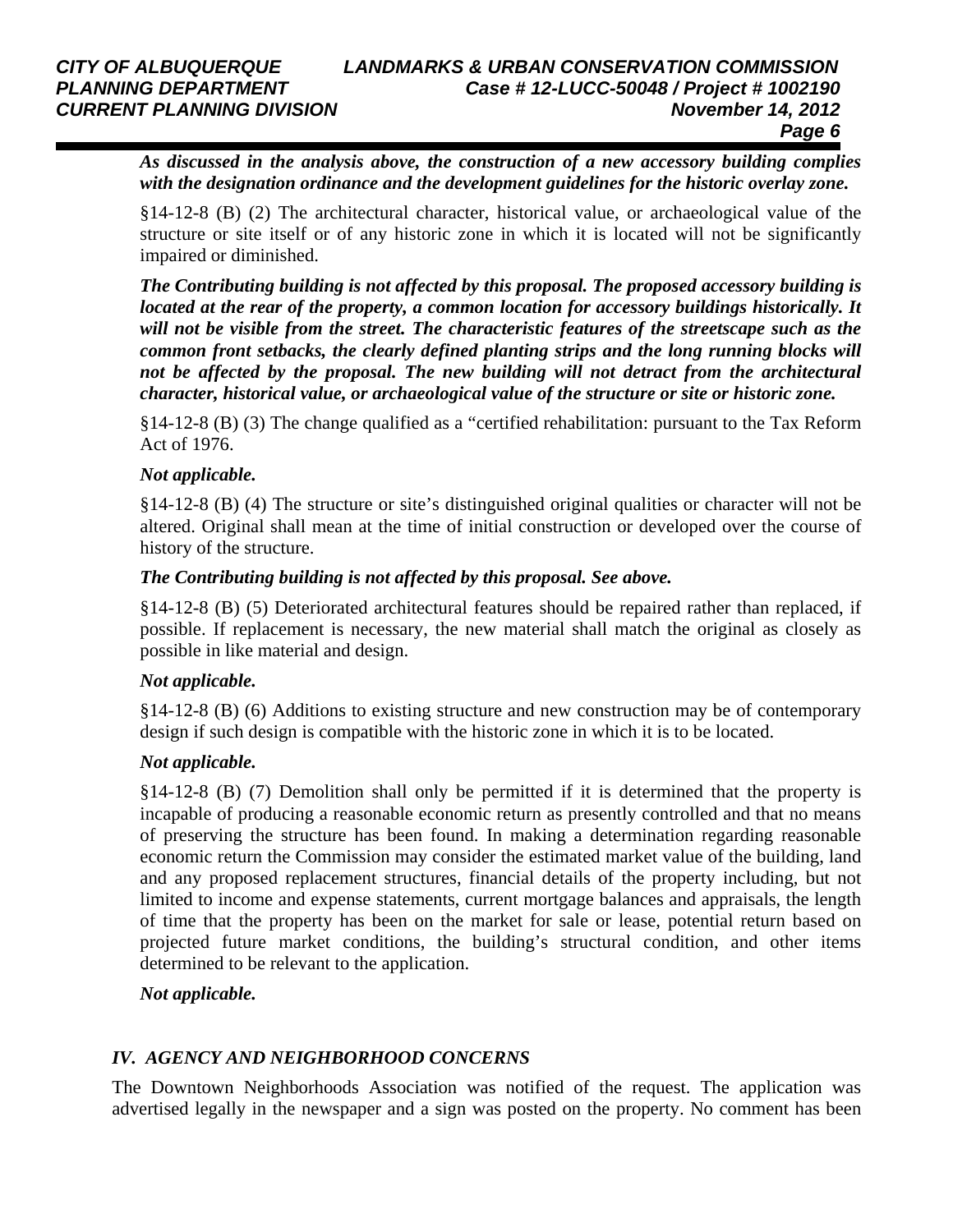#### *CITY OF ALBUQUERQUE LANDMARKS & URBAN CONSERVATION COMMISSION PLANNING DEPARTMENT Case # 12-LUCC-50048 / Project # 1002190 CURRENT PLANNING DIVISION November 14, 2012 Page 7*

received as of the writing of this report. There is no known objection to this request.

#### *V. CONCLUSION*

New accessory buildings are not discussed in the development guidelines for the historic overlay zone. The proposed new building is to be located appropriately at the rear of the property. The new building utilizes materials commonly found in the historic district. It is appropriately scaled and reflects the forms of contributing buildings in the district.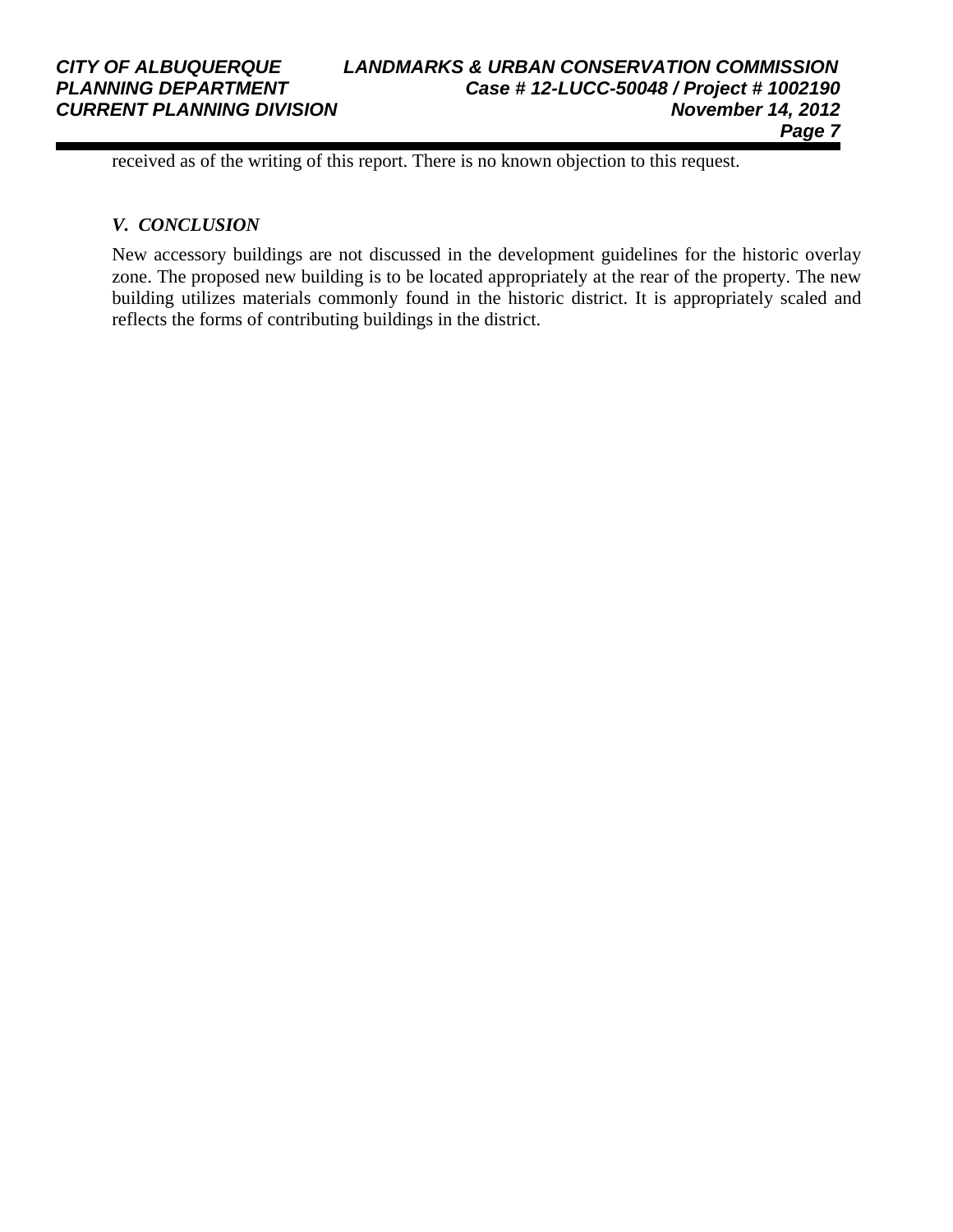*FINDINGS for a request for a Certificate of Appropriateness for alteration - Case #12-LUCC-50048 / Project # 1002190 (November 14, 2012)* 

- 1. This application is a request for a Certificate of Appropriateness to construct a new accessory building at 907 Forrester NW, described as Lot 40, Block 2 of the Coronado Addition in the Eight and Forrester Historic Overlay Zone.
- 2. The property contains a contributing building; a brick house is the Queen Anne Cottage style built circa 1907.
- 3. The new building is to be an accessory dwelling unit of approximately 625 square feet to be located at the rear of the property.
- 4. Section 14-12-8(A) of the Landmarks and Urban Conservation Ordinance states that within the boundaries of a historic zone, the exterior appearance of any structure shall not be altered, new structures shall not be constructed, and existing structures shall not be demolished until a Certificate of Appropriateness has been duly approved.
- 5. The LUC Ordinance specifies that an application for a Certificate of Appropriateness shall be approved if it complies with several specified criteria. The LUC Ordinance Section 14- 12(8)(B)(1) states that a Certificate of Appropriateness shall be approved if "*The change is consistent with the designation ordinance and specific development guidelines for the landmark or historic zone*".
- *6.* The proposed work is consistent with Section 3.C of the designation ordinance which states that new construction is controlled by the underlying zoning, with height, setback, density and other zoning regulations determining the maximum allowable building size. The proposed new accessory building complies with the underlying zoning regulations and utilizes materials found in the area. The scale of the accessory building is appropriate for the surrounding development.
- 7. The development guidelines for the Eighth and Forrester Historic Overlay Zone address new construction of single and multi-family residences, but do not address accessory buildings. However, the proposed accessory building is compatible with the historic district with regard to its location on the site, the exterior building materials, roof shape and massing. The new building will not be substantially visible for Forrester St.
- *8.* The LUC Ordinance Section 14-12(8)(B)(2) states that a Certificate of Appropriateness shall be approved if "The architectural character, historical value, or archaeological value of the structure or site itself or of any historic zone or urban conservation overlay zone in which it is located will not be significantly impaired or diminished".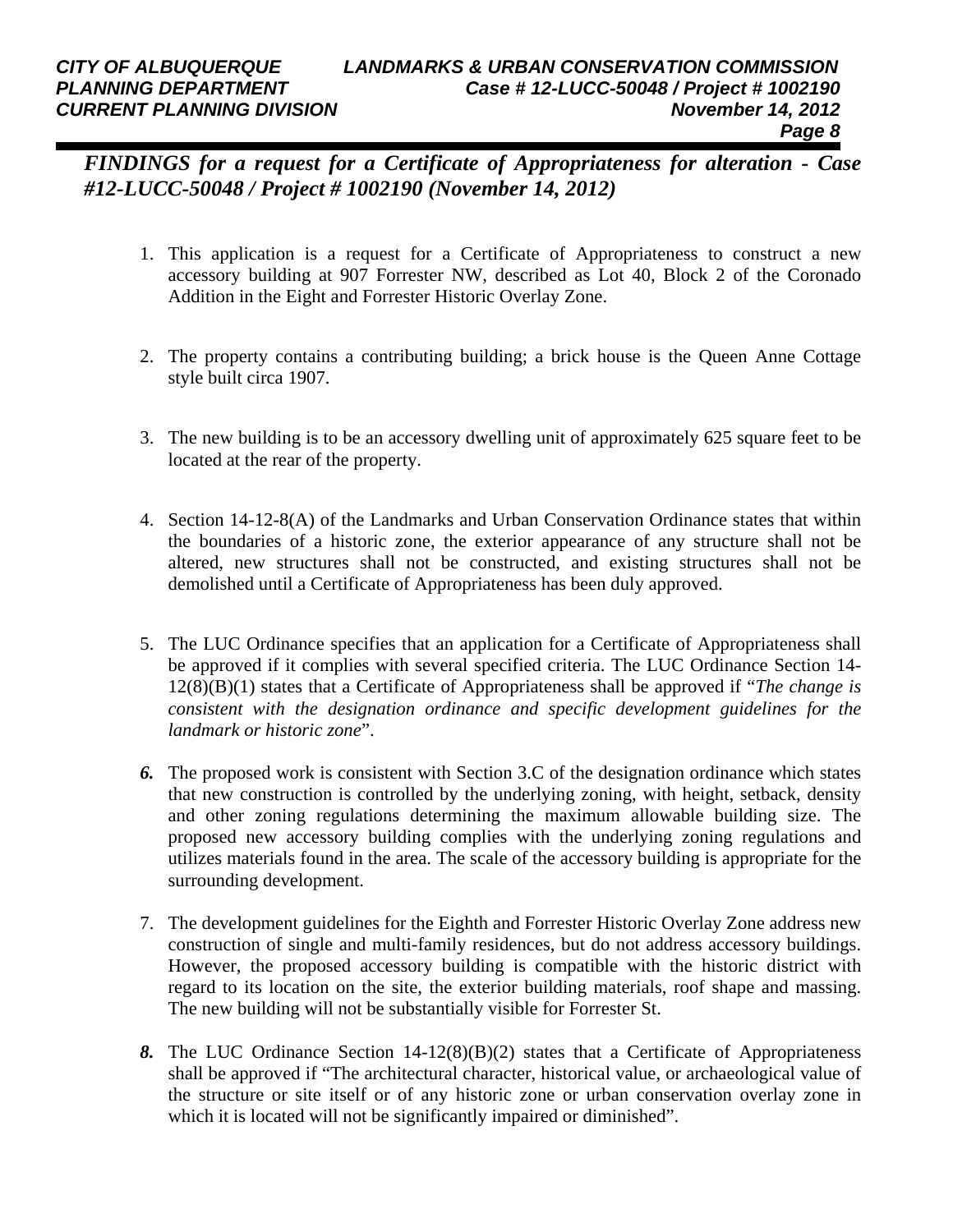### *CITY OF ALBUQUERQUE LANDMARKS & URBAN CONSERVATION COMMISSION PLANNING DEPARTMENT Case # 12-LUCC-50048 / Project # 1002190 CURRENT PLANNING DIVISION November 14, 2012 Page 9*

- 9. The Contributing building is not affected by this proposal. The proposed accessory building is located at the rear of the property, a common location for accessory buildings historically. It will not be visible from the street. The characteristic features of the streetscape such as the common front setbacks, the clearly defined planting strips and the long running blocks will not be affected by the proposal. The new building will not detract from the architectural character, historical value, or archaeological value of the structure or site or historic zone.
- 10. The revised Code of Ordinances of Albuquerque New Mexico, 1994, including the Zoning Code, is incorporated herein by reference and made part of the record for all purposes.

## *RECOMMENDATION - Case No. 12-LUCC-50048/ Project # 1002190 – (November 14, 2012)*

**APPROVAL** of an application for a Certificate of Appropriateness for alteration, located at 907 Forrester NW, described as Lot 40, Block 2 of the Coronado Addition in the Eight and Forrester Historic Overlay Zone, based on the above 10 Findings.

#### **Conditions of Approval Recommended for** *12-LUCC-50048/ Project # 1002190*

1. Applicant is responsible to acquire, and approval is contingent upon, approval of all applicable permits and related approvals.

2. The applicant proposes to use asphalt shingles on the roof and either stucco or horizontal siding on the building exterior. Stucco, wood or cementitious lap sidings are all appropriate.

> **Maryellen Hennessy, Senior Planner Urban Design and Development Division**

**\_\_\_\_\_\_\_\_\_\_\_\_\_\_\_\_\_\_\_\_\_\_\_\_\_\_\_\_\_\_\_\_\_\_\_\_\_\_\_\_\_\_\_\_** 

Attachments: HBI form R-046-1991 Excerpt from LUC Ordinance §14-12-8(B) Excerpt from Eighth and Forrester Development Guidelines Photographs of site